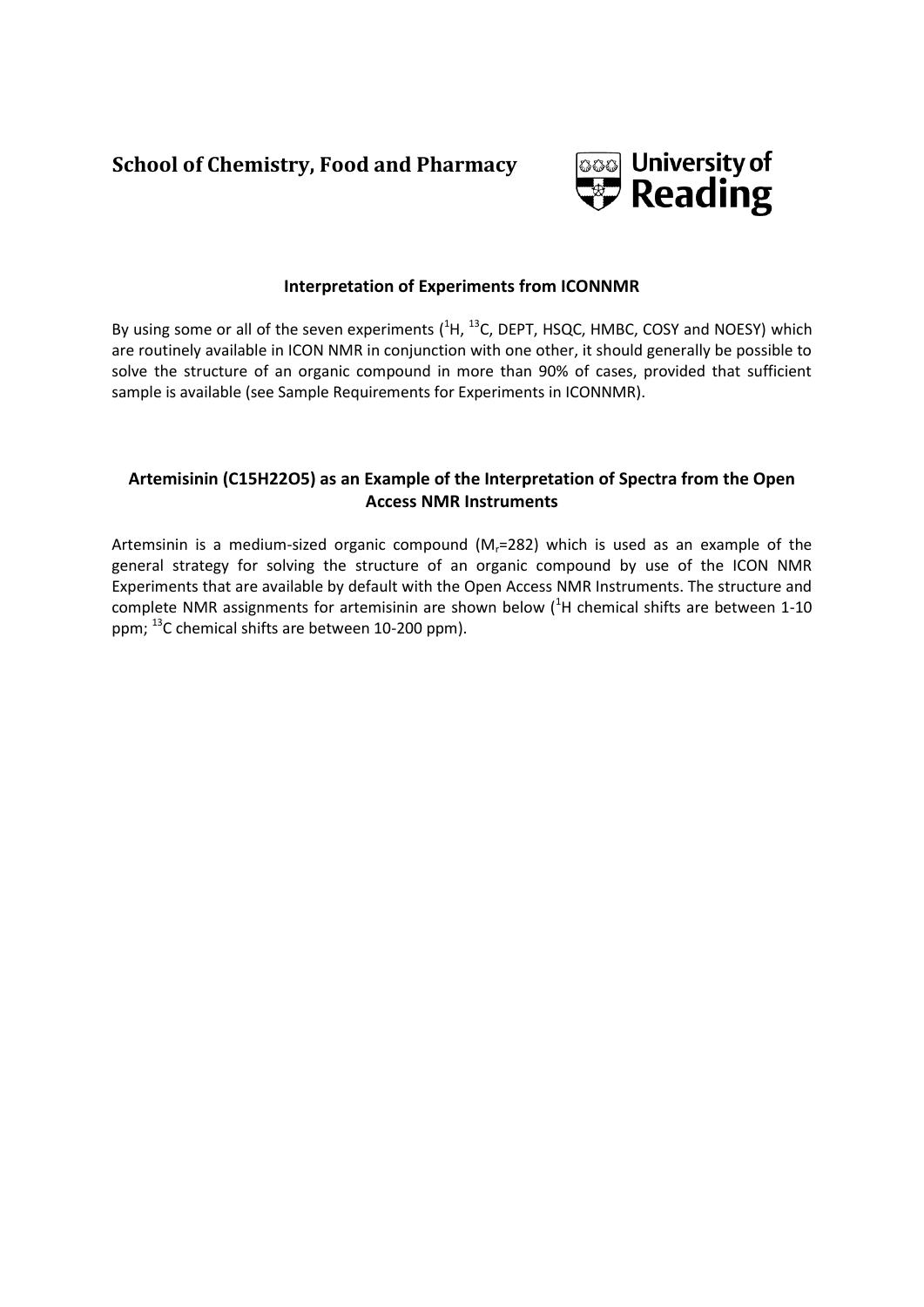

## **Interpretation of the 1H NMR Spectrum of Artemisinin**

Try to identify as many individual resonances as possible from the  ${}^{1}$ H NMR spectrum, noting the number of protons associated with each resonance (the integral), the splitting pattern, and the associated coupling constants. It may not always be possible to identify every single  ${}^{1}$ H NMR resonance. This is the case for much of the proton spectrum of artemisinin between 1-2ppm. In this example, accidental overlap of chemical shifts systems has made it impossible to clearly see multiplet structures for most of the methylene and methine protons contained in the rings of artemisinin. Do not be too concerned by this, as it will become possible to identify all these resonances at a later stage, following analysis of the 2D-NMR spectra. The "first pass" analysis of the  $1D-$ <sup>1</sup>H NMR spectrum of artemisinin is shown in the Table below:

| 5.86        | s   |               | $H-5$   |
|-------------|-----|---------------|---------|
| 3.40        | da  | $J=7.7$ Hz    | $H-11$  |
| 2.43        | ddd | J=15,13,4 Hz  | $H - 3$ |
| 2.06        | ddd | $J=15,4,4$ Hz | $H - 3$ |
| $1.45$ [3H] | S   |               | $H-15$  |
| $1.21$ [3H] | d   | $J=7$ Hz      | $H-13$  |
| $1.00$ [3H] | d   | $J=6$ Hz      | $H-14$  |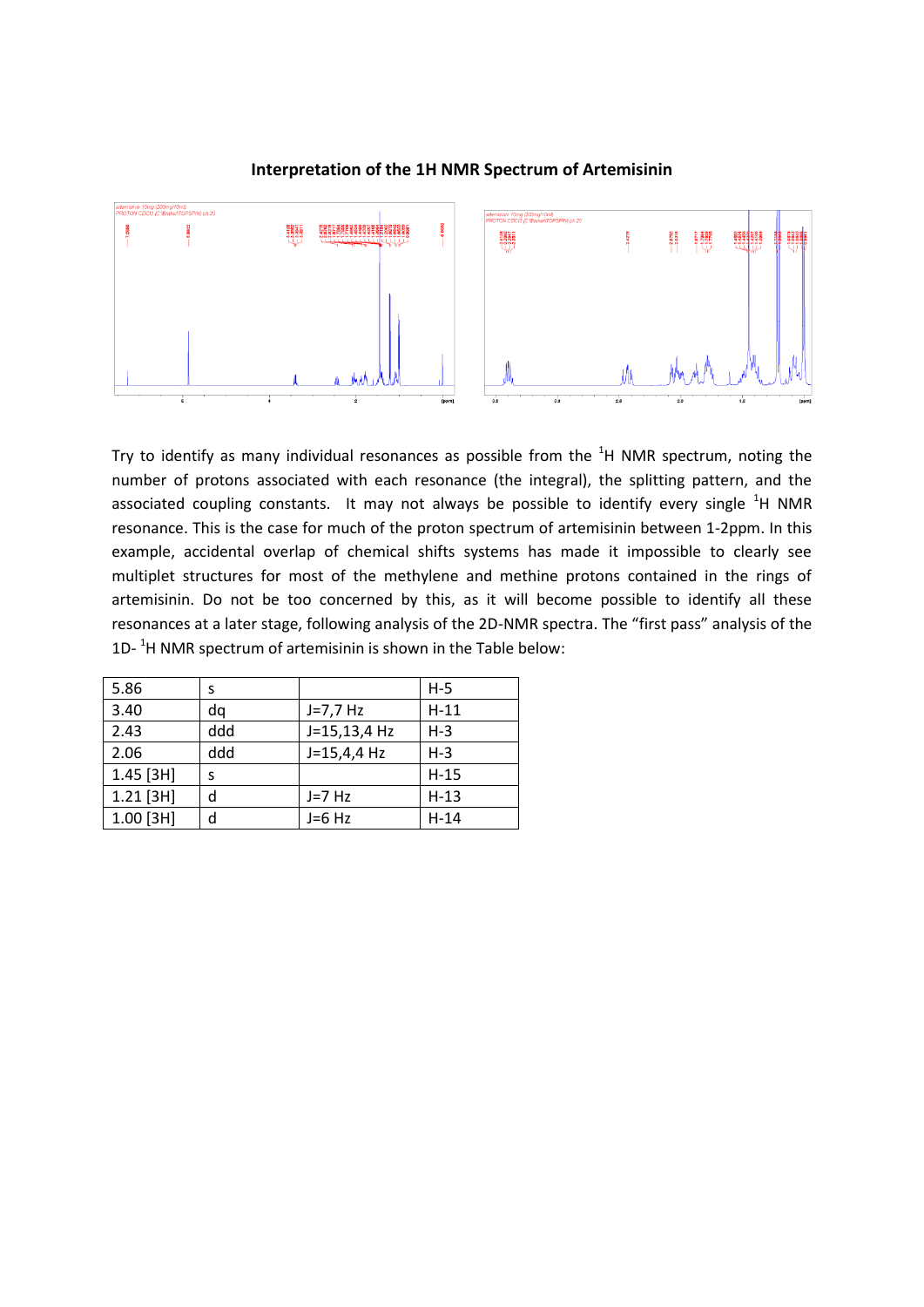## **Interpretation of the 13C NMR Spectrum of Artemisinin**

Interpretation of the  $^{13}$ C NMR spectrum simply requires the listing of all fifteen<sup>13</sup>C peaks which appear in the <sup>13</sup>C NMR spectrum of artemisinin, as shown below:



| 172.1 (C-12) |
|--------------|
| 105.4 (C-4)  |
| 93.7 (C-5)   |
| 79.5 (C-6)   |
| $50.1 (C-1)$ |
| 45.0 (C-7)   |
| 37.5 (C-10)  |
| 35.9 (C-3)   |
| 33.6 (C-9)   |
| 32.9 (C-11)  |
| 25.2 (C-15)  |
| 24.9 (C-2)   |
| $23.4 (C-8)$ |
| 19.8 (C-14)  |
| 12.6 (C-13)  |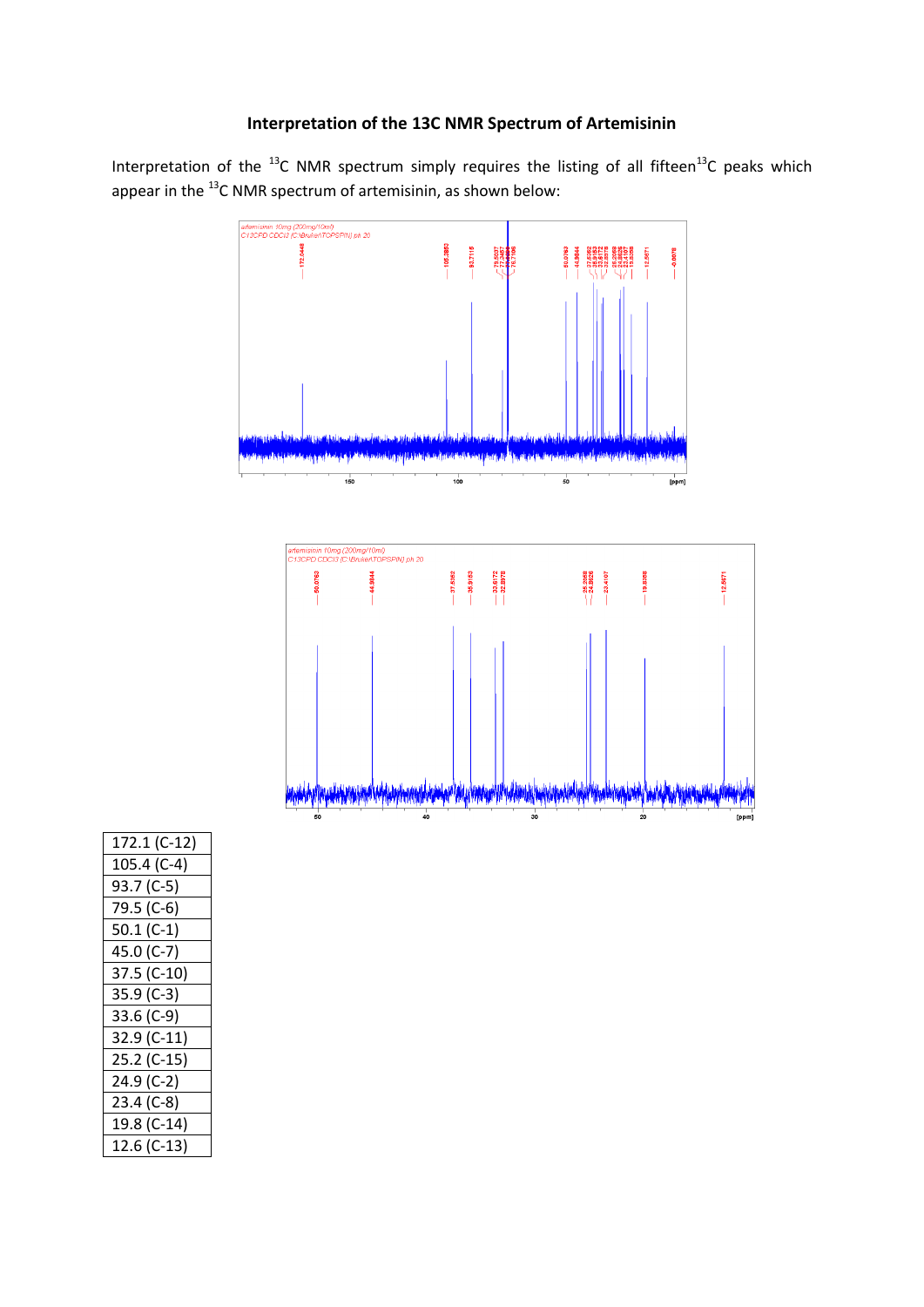## **Interpretation of the DEPT-135 Spectrum of Artemisinin**

A DEPT-135 spectrum is an "edited" version of a  $^{13}$ C NMR spectrum, in which methylene groups  $(CH<sub>2</sub>)$  appear negative; methine (CH) and methyl (CH<sub>3</sub>) groups both appear positive; and quaternary carbons do not appear at all. Using this information it is possible to assign the number of directly attached protons for the fifteen carbons in artemisinin, as shown in the Table below:



| ∸∽   | - 1- 1                     |
|------|----------------------------|
| 93.7 | $CH/CH3(C-5)$              |
| 79.5 | $C(C-6)$                   |
| 50.1 | $CH/CH3(C-1)$              |
| 45.0 | $CH/CH3(C-7)$              |
| 37.5 | $CH/CH3(C-10)$             |
| 35.9 | $CH2(C-3)$                 |
| 33.6 | $CH2(C-9)$                 |
| 32.9 | CH (C-11)                  |
| 25.2 | CH <sub>3</sub> /CH (C-15) |
| 24.9 | $CH2(C-2)$                 |
| 23.4 | $CH2(C-8)$                 |
| 19.8 | CH <sub>3</sub> /CH (C-14) |
| 12.6 | CH <sub>3</sub> /CH (C-13) |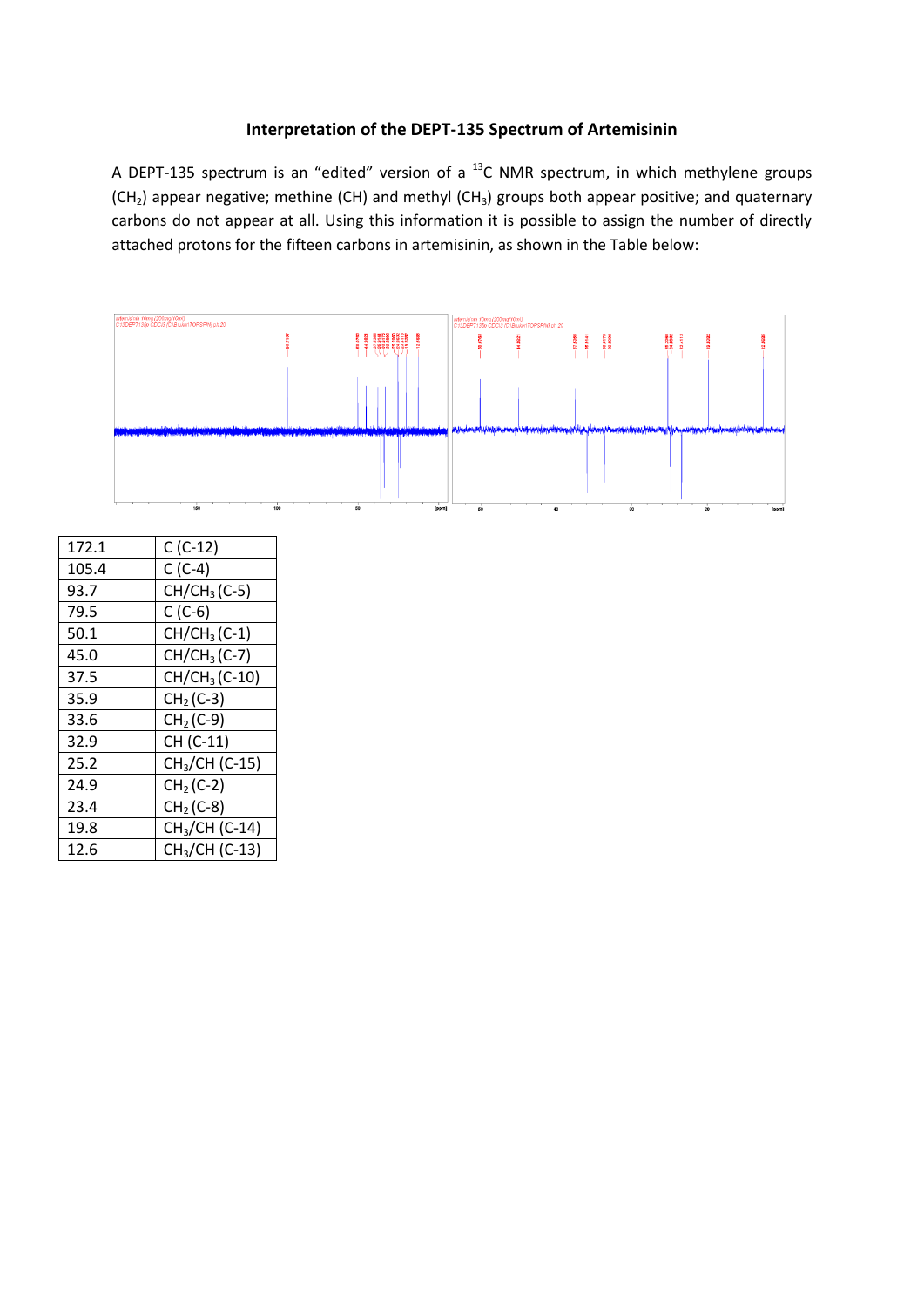#### **Interpretation of the Edited-HSQC Spectrum of Artemisinin**

Using the edited-HSQC experiment, it is possible to identify which protons are directly attached to each of the carbons in artemisinin. Because artemisinin contains three quaternary carbons (see the results of <sup>13</sup>C NMR and DEPT-135), connections are seen to only 12 of these carbons in the edited-HSQC experiment. Green (negative) peaks correspond to CH<sub>2</sub> groups, and in this case, all methylene carbons are "connected" to two chemically different protons. Blue (positive) peaks correspond to both CH and CH<sub>3</sub> groups, although in this case (unlike the DEPT-135 spectrum) it is possible to distinguish which is which, because the connections to methyl carbons are more intense, and the associated hydrogen resonance have already been identified as having an integral corresponding to [3H]. The 12 "pieces" of the artemisinin molecule which are identified in the edited-HSQC experiment are shown below:

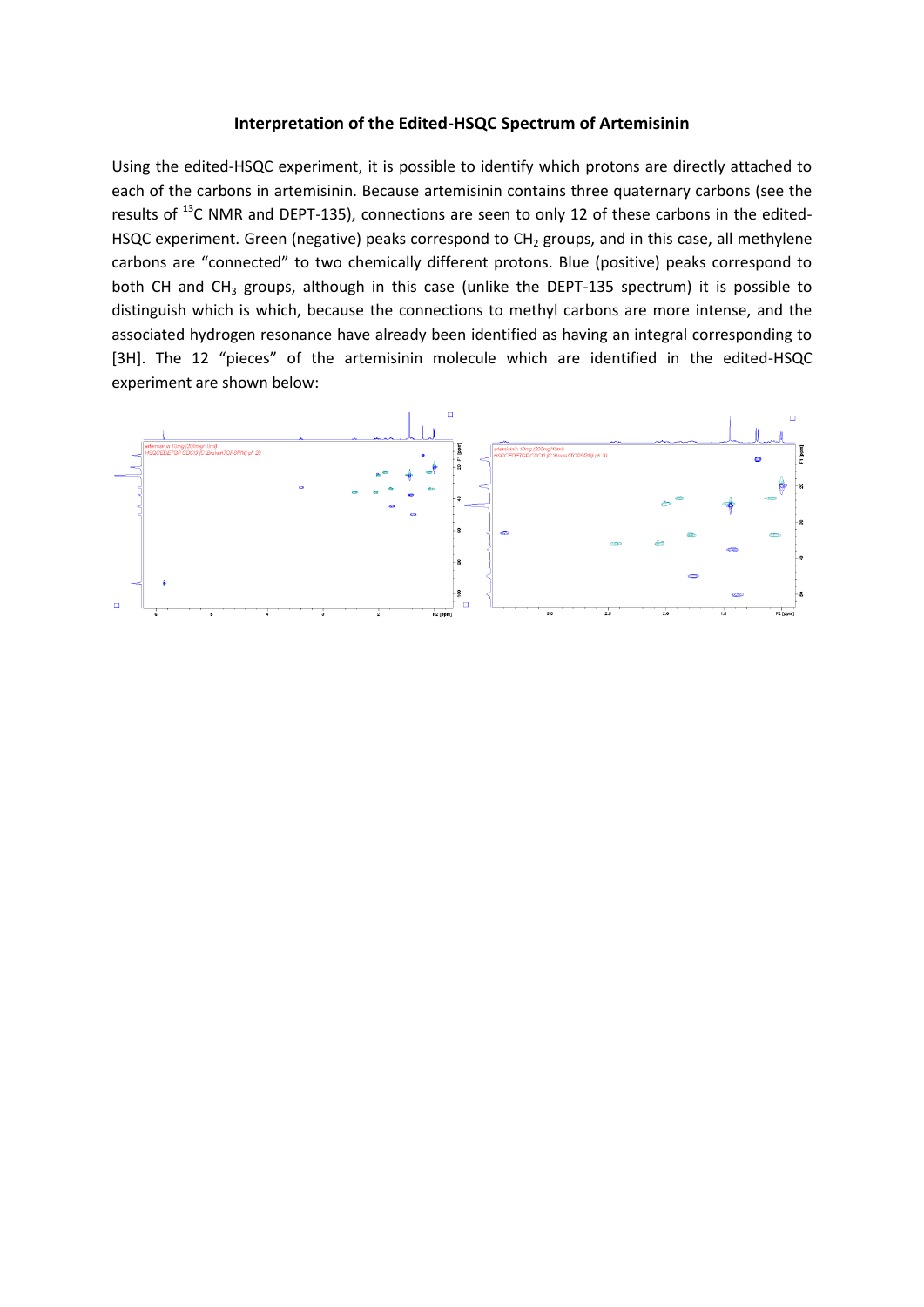Note that, in addition, it is now possible to unambiguously identify the resonant position of **all** 22 protons in artemisinin. This is a consequence of the increased dispersion which is afforded by the second dimension of the edited-HSQC experiment. The Table below expands the previous analysis of <sup>1</sup>H chemical shift which was obtained from the preliminary analysis of the 1D <sup>1</sup>H-NMR experiment:

| 5.86        | S   |               | $H-5$  |
|-------------|-----|---------------|--------|
| 3.40        | dq  | $J=7,7$ Hz    | $H-11$ |
| 2.43        | ddd | J=15,13,4 Hz  | $H-3$  |
| 2.06        | ddd | $J=15,4,4$ Hz | $H-3$  |
| 2.00        |     |               | $H-2$  |
| 1.88        |     |               | $H-8$  |
| 1.78        |     |               | $H-9$  |
| 1.76        |     |               | $H-7$  |
| 1.47        |     |               | $H-2$  |
| $1.45$ [3H] | S   |               | $H-15$ |
| 1.42        |     |               | $H-10$ |
| 1.39        |     |               | $H-1$  |
| $1.21$ [3H] | d   | $J=7$ Hz      | $H-13$ |
| 1.08        |     |               | $H-8$  |
| 1.08        |     |               | $H-9$  |
| $1.00$ [3H] | d   | $J=6$ Hz      | $H-14$ |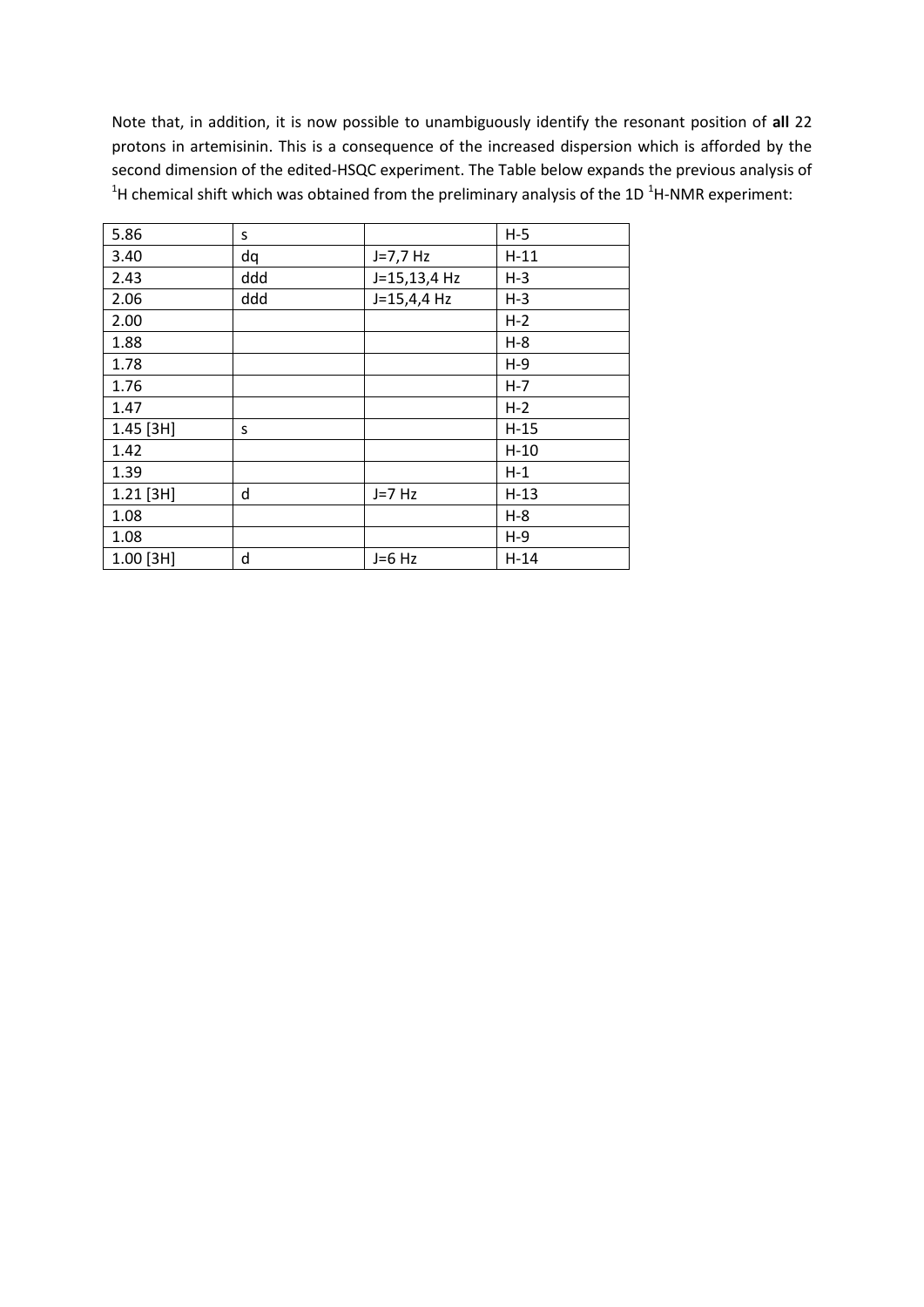## **Interpretation of the COSY Spectrum of Artemisinin**



The 2D- COSY spectrum shows two kinds of peaks: those on the diagonal, which have the same chemical shift in both dimensions (and therefore yield no more information than a 1D-  $^{1}$ H NMR spectrum), and the off-diagonal peaks which identify protons coupled to other protons - often via three bonds. A list of the most obvious three-bond correlations which can be deduced from the COSY spectrum of artemsisinin is given in the Table below.

| $5.86(H-5)$        |                                    |
|--------------------|------------------------------------|
| $3.40(H-11)$       | 1.76 (H-7), 1.21 (H-13)            |
| $2.43(H-3)$        | 2.06 (H-3), 2.00 (H-2), 1.47 (H-2) |
| $2.06(H-3)$        | 2.43 (H-3), 2.00 (H-2), 1.47 (H-2) |
| 1.45 [3H] (H-15)   |                                    |
| $1.21$ [3H] (H-13) | $3.40(H-11)$                       |
| $1.00$ [3H] (H-14) | $1.42(H-10)$                       |

Although only those most obvious resonances which were previously identified from the 1D  $^{1}$ H-NMR spectrum of artemisinin, have been included in this Table, it is possible to expand this correlation table to include all 22 resonances which wre identified in the edited-HSQC table (this is left as an exercise for the interested student!..). Use of the COSY experiment allows some of the pieces identified from HSQC to be joined up into larger fragments of the molecule, rather like the process for assembling a jigsaw.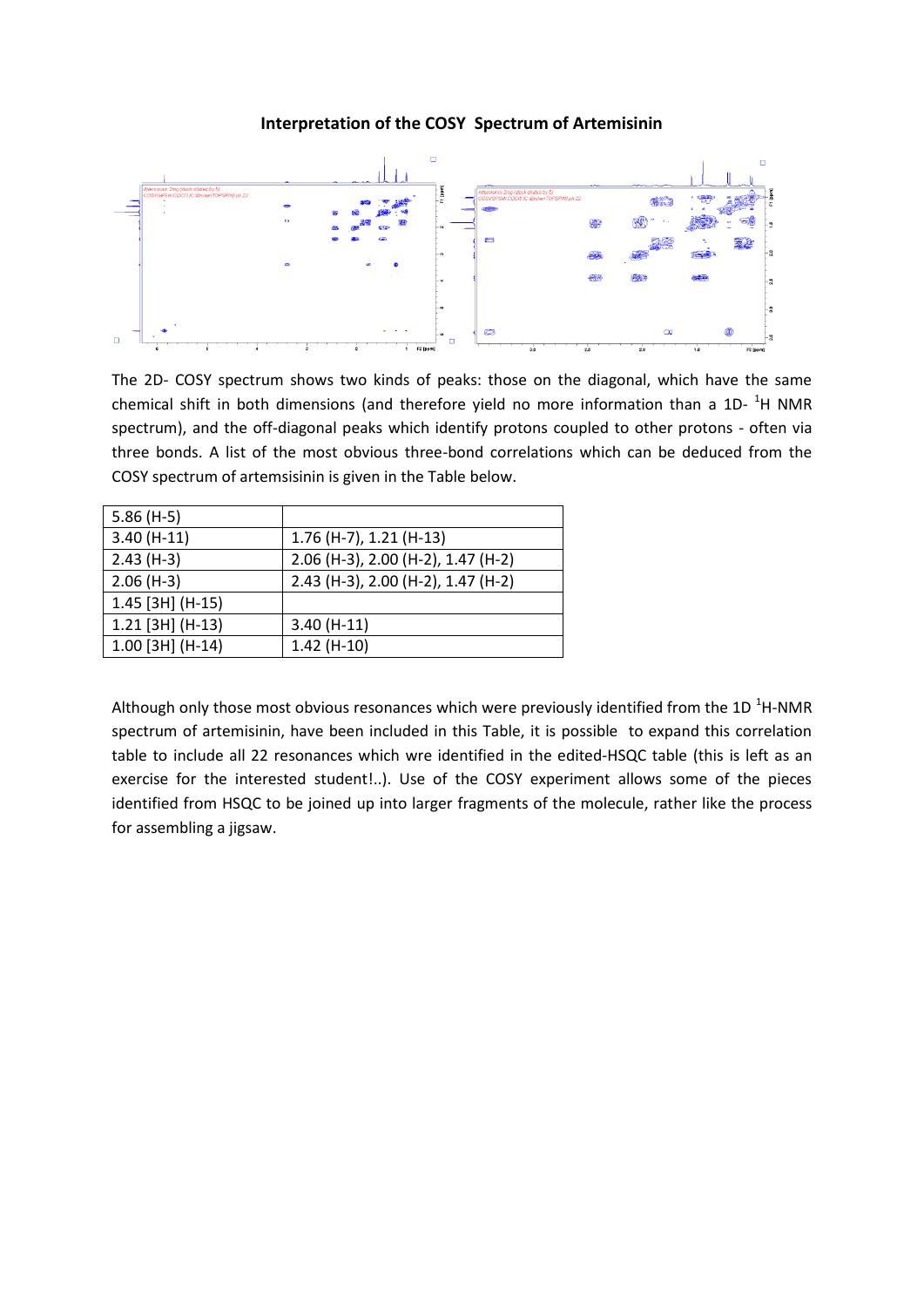## **Interpretation of the HMBC spectrum of artemisinin**



The HMBC spectrum identifies  $^{13}$ C and <sup>1</sup>H resonances which are connected by either 2- or 3-bonds. The HMBC spectrum therefore enables us to join together the individual pieces of the molecule which have been determined from the edited-HSQC spectrum. A summary of the correlation information available from this HMBC spectrum is given in the Table below:

| 172.1 (C-12)  | 5.86 (H-5), 3.40 (H-11), 1.76 (H-7), 1.21 (H-13)            |
|---------------|-------------------------------------------------------------|
| 105.4 (C-4)   | 5.86 (H-5), 2.43 (H-3), 2.06 (H-3), 1.45 (H-15)             |
| 93.7 (C-5)    | $1.76(H-7)$                                                 |
| 79.5 (C-6)    | 5.86 (H-5), 2.00 (H-2), 1.88 (H-8), 1.76 (H-7)              |
| 50.1 $(C-1)$  | 5.86 (H-5), 2.00 (H-2), 1.76 (H-7), 1.47 (H-2), 1.00 (H-14) |
| 45.0 (C-7)    | 3.40 (H-11), 1.88 (H-8), 1.78 (H-9), 1.21 (H-13)            |
| 37.5 (C-10)   | 1.78 (H-9), 1.39 (H-1), 1.00 (H-14)                         |
| 35.9 (C-3)    | 2.00 (H-2), 1.45 (H-15)                                     |
| 33.6 (C-9)    | 1.88 (H-8), 1.00 (H-14)                                     |
| $32.9$ (C-11) | $1.21(H-13)$                                                |
| $25.2$ (C-15) | 2.43 (H-3), 2.06 (H-3)                                      |
| $24.9$ (C-2)  | 2.06 (H-3), 1.39 (H-1)                                      |
| $23.4 (C-8)$  | 3.40 (H-11), 1.76 (H-7)                                     |
| 19.8 (C-14)   |                                                             |
| 12.6 (C-13)   | $3.40(H-11)$                                                |

The chief complication in the interpretation of the HMBC experiment is that it is not possible to know *a priori* whether a correlation corresponds to a two- or a three-bond connection. This issue can be resolved to some extent by using this experiment in conjunction with COSY. Thus, three carbons – 50.1 (C-1), 37.5 (C-10) and 33.6 (C-9) – all show a correlation to the methyl proton doublet at 1.00 ppm (H-14), and must therefore correspond C-1, C-9 and C-10, if only two- and three-bond couplings are allowed. However, we already know from the COSY spectrum that the H-14 methyl doublet at 1.00 ppm is coupled to a methine proton at 1.42 for H-10. From the HSQC spectrum, we also know that the H-10 proton at 1.42ppm is associated with the carbon at 37.5. Therefore 37.5 must be the C-10 carbon involved in the 2-bond carbon-proton connection, and 50.1 and 33.6 correspond either to C-1 or C-9 via three-bond couplings.

The greatest strength of the HMBC experiment is its ability to complete the" jigsaw" by "connecting up" the quaternary carbons, which cannot be assigned from proton-proton COSY spectrum. Thus, the quaternary carbon at 105.4 (C-4) shows a connection to the methyl singlet at 1.45 (H-15) from